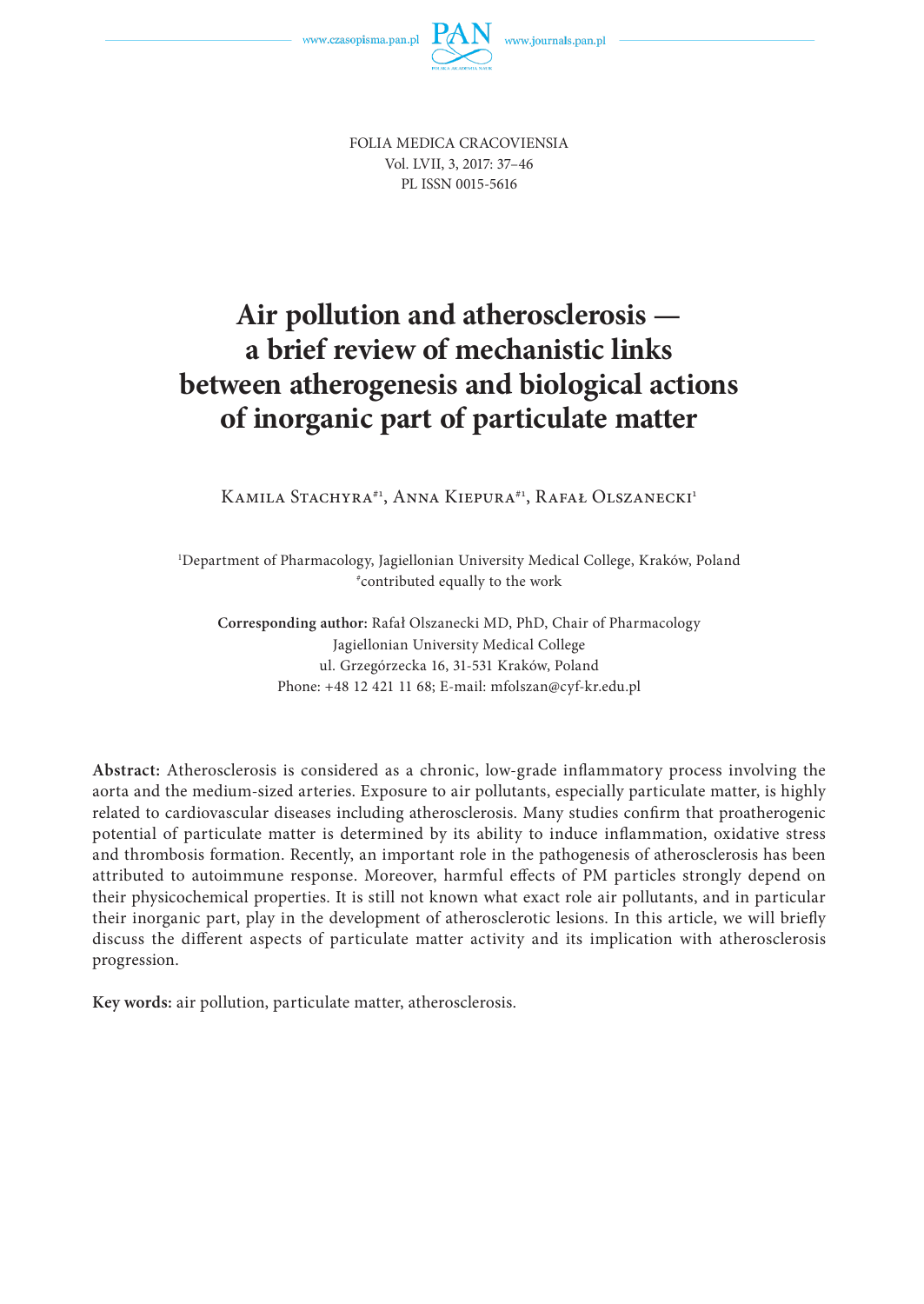### **Air pollution — core information**

Chronic exposure to air pollutants is associated with numerous health problems [1]. Air pollution is a heterogeneous mixture consisting of various gaseous and solid substances. Among gaseous components we can distinguish: ozone  $(O_3)$ , carbon monoxide (CO), carbon dioxide (CO<sub>2</sub>), sulfur dioxide (SO<sub>2</sub>) and nitrogen oxides  $(NO<sub>x</sub>)$  [1]. Other components of air pollutants include: volatile organic compounds (benzopyrenes), coal dust, suspended dust and transition metals. A particularly unhealthy ingredient of air pollution is particulate matter emitted into the atmosphere as a result of anthropogenic processes, but also through natural phenomena. It widely recognized, that particulate matter has the greatest impact on human health of all air pollutants [2]. According to the World Health Organization (WHO) exposure to particulate matter can cause 3.7 million premature deaths worldwide per year [3].

Particulate matter (PM) may be defined as a mixture of particles and liquid droplets suspended in the air, containing a variety of organic and inorganic components. Examples of organic substances are polycyclic aromatic hydrocarbons (PAHs), furans and dioxins, while inorganic components include various ions and metals [3]. In this review we focused on the possible mechanisms linking biological actions of inorganic part of PM with atherogenesis.

The degree of hazard of PM depends on their physicochemical properties such as chemical composition, size and solubility [4]. On the basis of the aerodynamic diameter, particulate matter can be divided into 3 main categories:  $PM_{10}$  called coarse thoracic particles, PM<sub>25</sub> (fine particles) and PM<sub>01</sub> (ultrafine particles) [1]. PM<sub>10</sub> consists of particles 10 µm and smaller, which. could accumulate mainly in the upper parts of respiratory tract. Particles of  $PM_{25}$  (fine particles), which has a diameter less than 2.5 µm can accumulate in the deep parts of the lungs. They deposit on the surface of the bronchioles and alveoli resulting in local pulmonary inflammation. Importantly, fine particles may also enter into the blood and cause systemic response. The  $PM_{2,5}$ , may absorb on its surface bacteria, viruses and heavy metals such as lead, zinc, iron, cadmium, nickel, arsenic and chromium [5]. The American Heart Association point to  $PM_{25}$  as an important risk factor for cardiovascular events [4]. Numerous studies confirm the link between exposure to particulate matter and the progression of cardiovascular disease, including atherosclerosis, but the exact mechanisms responsible for harmful effects of the particulate matter are still unknown [6, 7].

# **Atherosclerosis — core mechanisms**

Cardiovascular disorders, including atherosclerosis still represent the most common cause of death in Poland and the developed countries [8]. Atherosclerosis is a chronic disease of multifactorial etiology, however the widely accepted basis of the disease is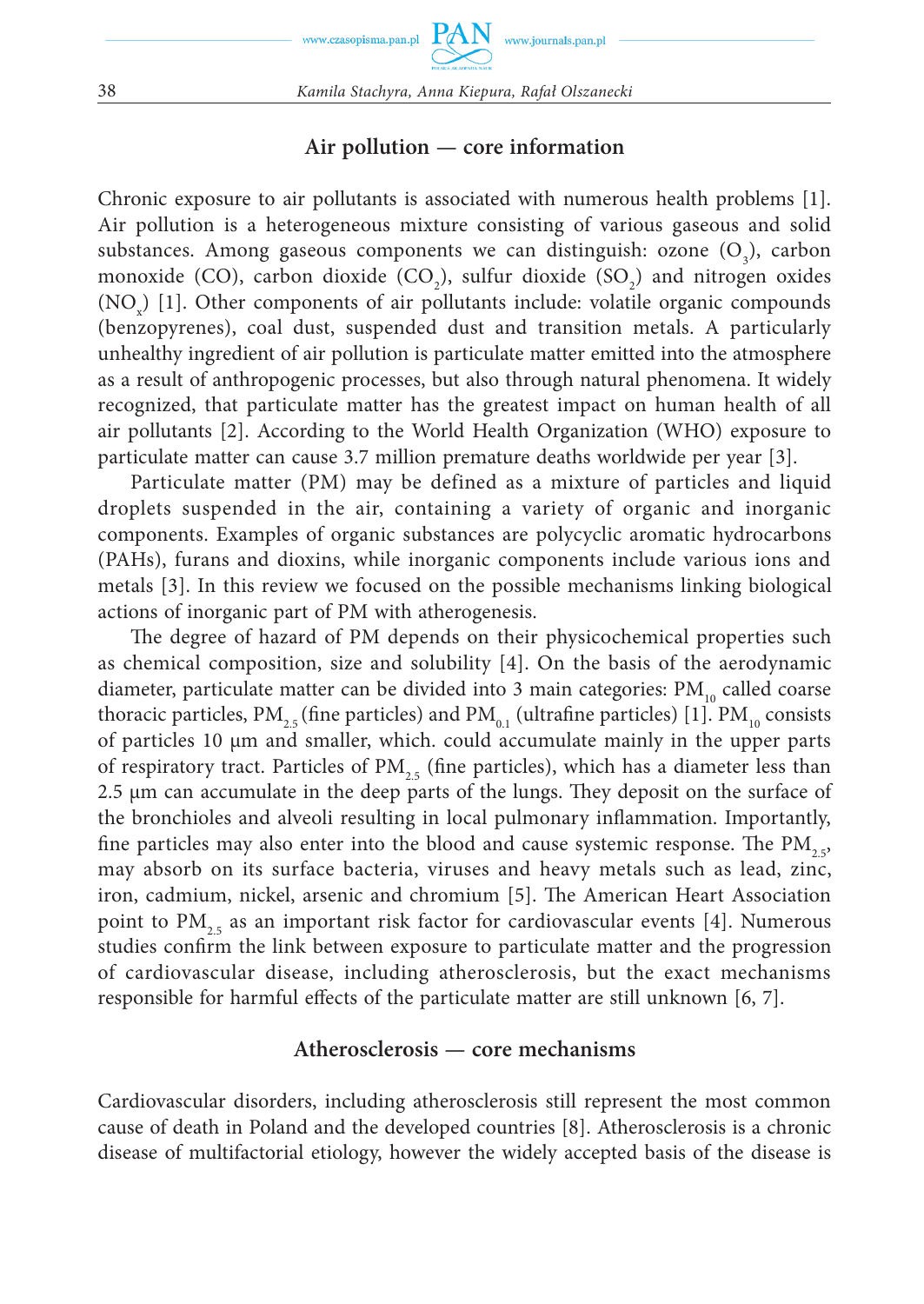a chronic, low-grade inflammatory process in progress in the arterial wall [9]. The first step in the development of atherosclerosis is endothelial dysfunction. Among the factors that may damage the endothelium are reactive oxygen and/or nitrogen species (ROS/RNS), oxidized biomolecules (like LDL), proinflammatory stimuli (cytokines, chemokines) or physical factors (high blood pressure, shear stress). Damaged endothelial cells start to show "inflammatory phenotype" which is characterized by an increased expression of adhesion molecules VCAM-1 and ICAM-1 and increased permeability of endothelium [10]. This results with the deposition of LDL in the subendothelial space, trapping of LDL by proteoglycans matrix and their oxidation into ox-LD. Recruited via adhesion molecules monocytes-macrophages absorb oxidized LDL and transform into foam cells [9]. The differentiation of monocytes into macrophages and foam cells depends on the action of endothelium-derived M-CSF (Macrophage colony-stimulating factor) and GM-CSF (Granulocyte-macrophage colony-stimulating factor) with subsequent expression of the scavenger receptors (SAR) and CD36 molecule, crucial for the interaction with lipoproteins [11, 12]. It has been shown that T lymphocytes early enter the atherosclerotic plaques [9]. They provide important source of inflammatory and pro-angiogenic factors (IL-8, IL-1, TNF-α and VEGF). The vicious cycle of atherogenesis develops: the overproduction of ROS derived by activated phagocytes, lymphocytes, endothelial cells and smooth muscle cells leads to the increased release of plethora of pro-inflammatory mediators (e.g. cytokines, chemokines, endothelins, angiotensins, prostaglandins), which in turn aggravate oxidative stress [13]. It has been shown that immune reactions represent important causative factor for atherosclerosis. Importantly, macrophages, endothelial cells and smooth muscle cells all express MHC II antigens, and they are able to present antigens to T lymphocytes. Both, T-helper  $1$  (Th $1 -$  cellular) and T-helper 2 (Th2  $-$  humoral) types of cells operate in plaques [14]. Th<sub>1</sub> cells are considered as pro-atherogenic: they produce IFN- $\gamma$  which is involved in the stimulation of the an expression of MHC class II molecules on antigen presenting cells (APC). It also stimulates the expression of VCAM-1 and ICAM-1, increases co-stimulatory signals (expression of CD40 and its ligand) and augment activity of metalloproteinases in phagocytes, endothelial and smooth muscle cells. The  $Th<sub>2</sub>$ cells, considered as anti-atherogenic produce the anti-inflammatory cytokines (IL-4, IL-5 and IL-10. IL-4 and IL-10) which inhibit the production of pro-inflammatory factors and metalloproteinases [14]. Regulatory T cells  $(T_{\text{rec}})$  produce transforming growth factor beta (TGF-β) and IL-10 cytokines that also determines their antiinflammatory and and antiatherogenic activities [15]. It seems, that the balance between Th1 and Th2 responses is tightly controlled by  $T_{reg}$  [16]. Importantly, the platelets also take part in the atherogenesis as are a source of growth factors such as PDGF (*platelet-derived growth factor*), responsible for the proliferation of smooth muscle cells and fibroblasts, and TGF-β which stimulates collagen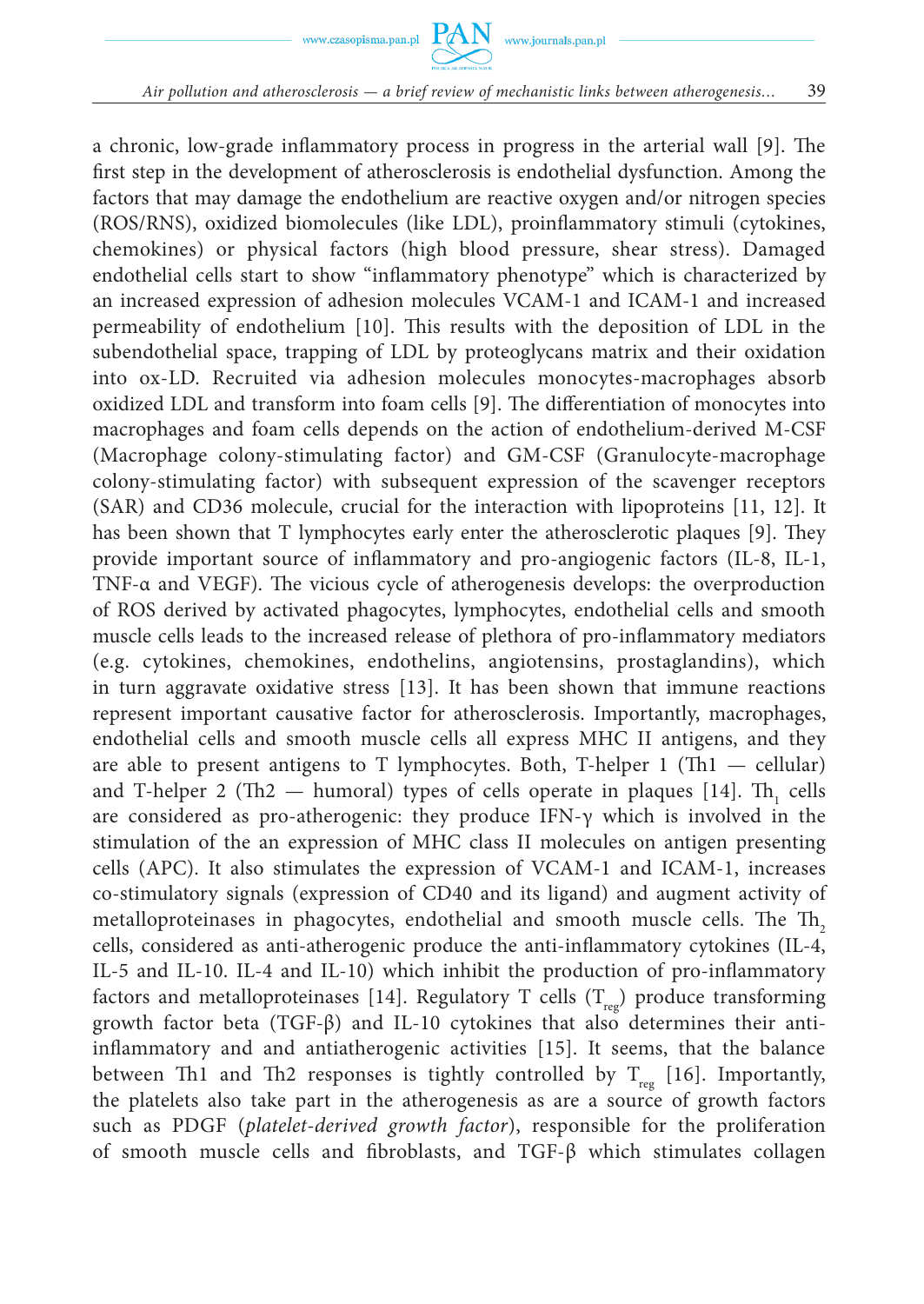

synthesis [17, 18]. In later stages of plaque development, chronic inflammation leads to an increased arterial calcification, which seems to be an active, organized and regulated process [19].

# **Mechanisms of atherogenic action of air pollutants**

Oxidative stress and inflammation are considered the main culprits of endothelial dysfunction and development of atherosclerotic plaques. Thus, particulate matter can promote atherosclerosis, as a consequence of its inflammatory and oxidative properties [20]. Particulate matter can generally act in two ways and both of these ways may contribute to atherosclerosis.

The first, indirect manner consists on initiation an inflammatory response in the lungs by  $PM_{25}$  and development of secondary systemic low-grade inflammation. Indeed, it has been shown that  $PM_{2.5}$  may directly cause oxidative injury of the respiratory epithelium, thereby leading to massive release of pro-inflammatory cytokines, that enter the circulation and trigger systemic inflammatory response [21].

The second mechanism assumes that  $PM_{2.5}$  passes from the respiratory tract into the circulation and cause *direct* damage and inflammatory stimulation of cells in vessel walls and blood (the mechanisms potentially involved in this way of action are described in details in next paragraphs).

# Pro-oxidative activity of PM

Oxidative stress can be generally defined as an imbalance between the burden of reactive oxygen species (ROS) and the capacity of the cellular/tissue antioxidant systems. Importantly, ROS (esp. superoxide anion) may react with excess of nitric oxide (NO) to form a reactive nitrogen species (RNS) (esp. peroxynitrite) [4]. It is known, that severe oxidative stress may cause damage of macromolecules (proteins, lipids, nucleic acids) and cause cell apoptosis or necrosis. In vitro studies have demonstrated that  $PM_{25}$  may dose-dependently induce the apoptosis of human umbilical vein endothelial cells (HUVECs) via the p53, Bax and caspase 9, 7 and 3 activation [22]. Such toxicity of PM is strongly associated with the capability of generating ROS/RNS and depends on chemical composition and the size of particles. Particulate matter contains transition metals, such as Fe, Pb, Cu, Cd and Mn, which participate in the formation of ROS and RNS. Transition metal ions can catalyze redox reactions and therefore generation of ROS on the surface of PM particles [23]. Ultrafine particles, due to their small size and relatively large surface, have a larger oxidative potential than fine and coarse particles. Increased levels of ROS have been observed in various types of cells upon exposure to particulate matter, also in macrophages, endothelial and bronchial epithelial cells [24, 25]. Oxidative stress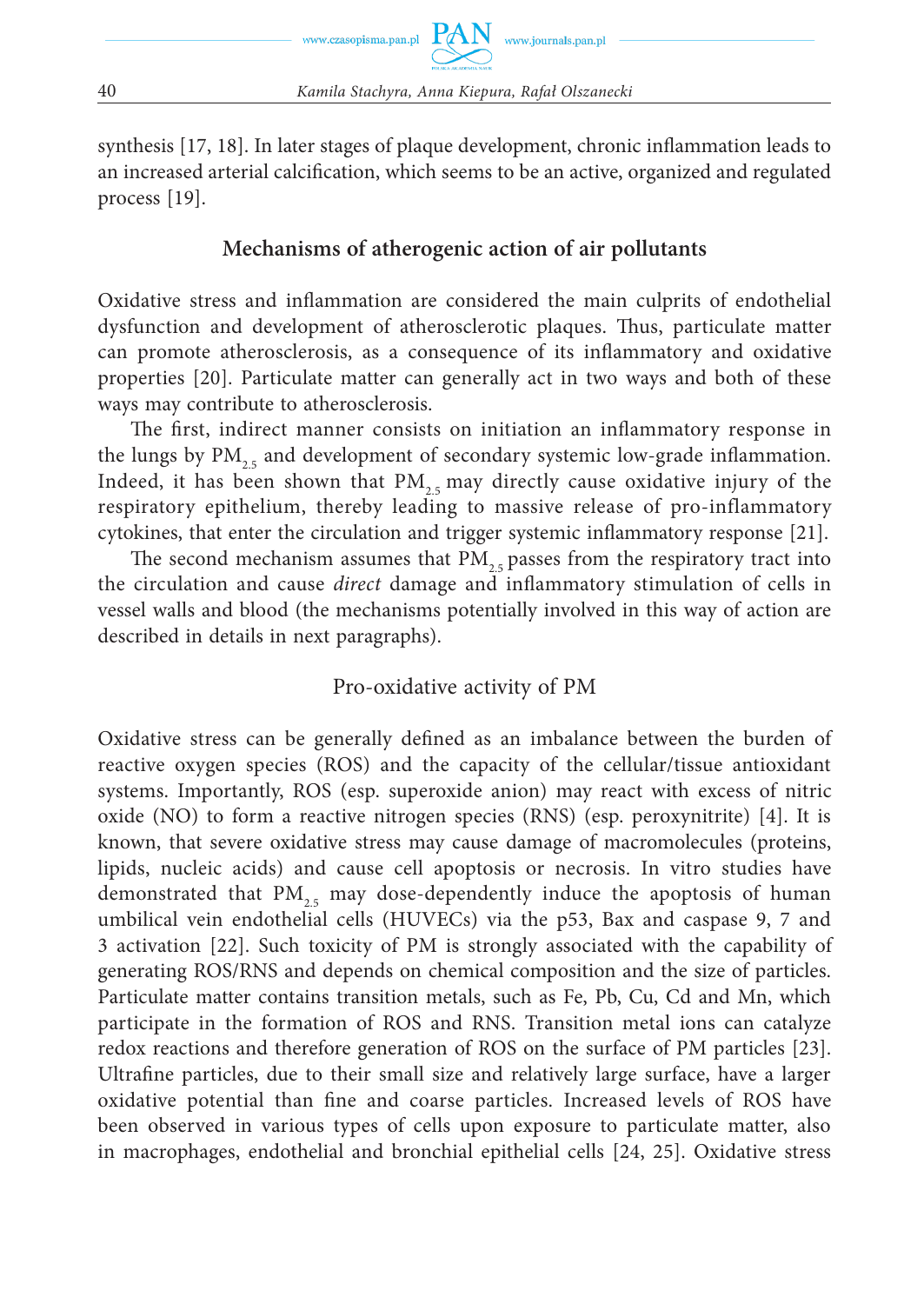



has been shown to activate specific transcription factors, including nuclear factorkappa B (NF-κB) and activator protein-1 (AP-1), and pathways (e.g. Jun N-terminal kinase), which trigger the expression of genes for cytokines, chemokines, and other proinflammatory mediators [26]. Interestingly, the study on human aortic endothelial cells (HAEC), have shown that ambient ultrafine particles (UFP) also reduce physiological vascular nitric oxide (NO) production probably by stimulating S-glutathionylation of endothelial nitric oxide synthase (eNOS). Collectively, these observations indicate that exposure to ambient ultrafine pollutants can compromise the physiological, vascular action of NO by inhibition of its generation and/or by its scavenging by ROS with subsequent formation of toxic RNS [27]. It should be also noted that  $PM_{25}$ -derived ROS/RNS may act also within blood. It has been shown that they may promote oxidation of low density lipoproteins (LDL) to ox-LDL (see below) [28].

# Pro-inflammatory effects of PM

Inhalation of air pollutants can induce both local (pulmonary) and systemic inflammatory response. Several reports point to alveolar macrophages as to the key cells involved in local response to PM [29]. It has been shown, that they can recognize  $PM_{25}$  via TLR2 or TLR4 Toll-like receptors (TLRs) and via NF- $\kappa$ B pathway activation release various pro-inflammatory mediators, such as IL-1, IL-6, TNF-a, GM-CSF and MCP-1 [24]. Pro-inflammatory cytokines and chemotactic proteins cause important local and systemic actions [4]. IL-6 may stimulate the bone marrow to produce white blood cells, platelets and acute phase proteins, what results in an increased white blood cell and platelet count in the blood. There are clear signs of systemic inflammatory response in people exposed to air pollution, e.g. there is positive correlation between exposure to particulate matter and the plasma concentration of C-reactive protein (CRP) [26]. In vitro studies clearly showed that PM<sub>25</sub> and PM<sub>10</sub> increase expression of the cell adhesion molecules: intercellular adhesion molecule-1 (ICAM-1) and vascular adhesion molecule-1 (VCAM-1) in human umbilical vein cells (HUVECs), as well as induce many other genes involved in inflammation [30]. Thus, systemic inflammatory response caused by particulate air pollution seems to play an important role in the development of cardiovascular diseases [29].

#### The impact of PM on plasma lipoproteins

Ambient particles were shown to alter lipid metabolism and properties of lipoproteins. They aggravate LDL oxidation as well as impair the function of scavenger receptors and LDL receptors and foster accumulation of lipids in atherosclerotic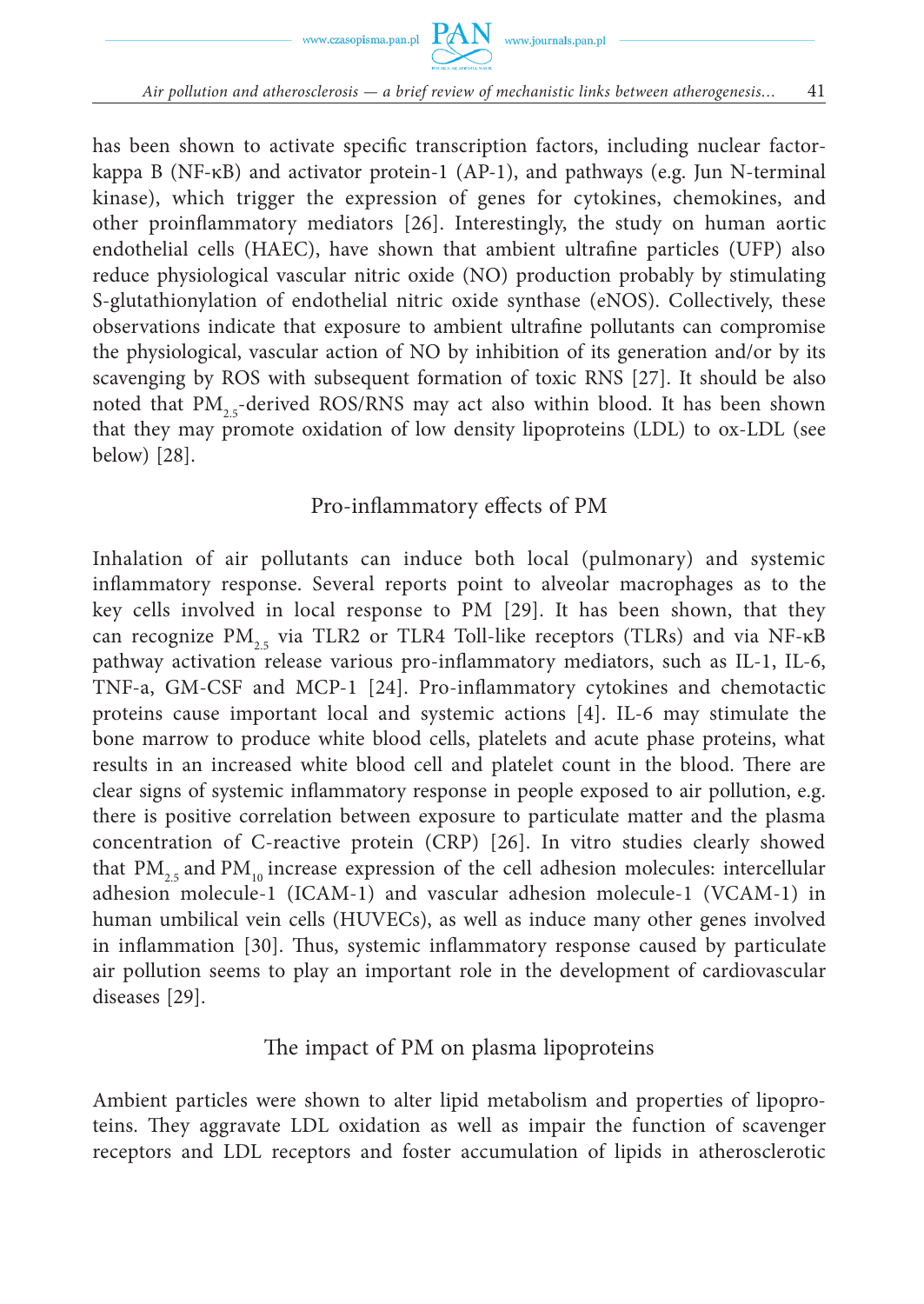

plaques [31]. Indeed, the studies on apolipoprotein E (apoE)-knockout mice model of atherosclerosis have shown increased content of cholesterol and macrophages in plaques after long-term exposure to low concentration of  $PM_{2.5}$  [32]. Particulate matter can also affect high density lipoprotein (HDL) by suppression of its anti-inflammatory and antioxidative capacity. It has been shown that the prolonged exposure of LDL-R null mice to ultrafine particles results in decrease of plasma HDL levels and their paraoxonase activity (PON), with simultaneous increase of triglycerides concentration [28]. The impairment of antioxidant and anti-inflammatory functions of HDL have been linked to an increase of oxidative stress and enhanced atherosclerosis progression [33].

# The pro-thrombotic effect of PM

The exposure on particulate matter has been shown to increase thrombotic events [34]. PM may increase the concentrations of P-selectin and plasminogen activator inhibitor (PAI-1) in plasma while the levels of tissue factor pathway inhibitor (TFPI) are reduced. Particles of PM can also increase activation of platelets and attenuate fibrinolysis, which may contribute to formation of arterial thrombus [35, 36]. It has been also demonstrated that long-term exposure to high concentrations of particulate matter results in changes in fibrin clot structure in patients with deep vein thrombosis. These patients have a denser fibrin clot structures compared to patients exposed to low concentrations of PM [37]. Exposure to particulate matter may also lead to a hypercoagulability because of the increased levels of platelets and coagulation factors in the blood, such as fibrinogen, von Willebrand factor and factor VIII [34].

# **PM and atherosclerosis — a possible autoimmune connection**

Several reports suggested, that immune reaction against autoantigen(s) might play significant role in the pathogenesis of atherosclerosis. Some studies pointed to the potential targets of immune response in atherosclerosis: the heat shock proteins (HSP), oxidized low density lipoproteins (ox-LDL), the  $\beta$ 2 glycoprotein or the structural components of some microorganisms [38]. HSPs are expressed by the endothelial cells in response to shear stress and ox-LDLs and recognized by the T cells. It has been shown, that such scenario may play a role in autoimmune reaction against the HSP60, which contribute to atherosclerosis [39, 40]. Intriguingly, in vitro studies showed that the exposure of endothelial cells to extract from cigarette smoke results in increased expression of HSP60 mRNA. HSP60 is localized in the mitochondria and it is responsible for their protection, however in response to cigarette smoke it is released from the mitochondria, transported to the endothelial cells surface and eventually shed to the circulation. Interestingly, elevated levels of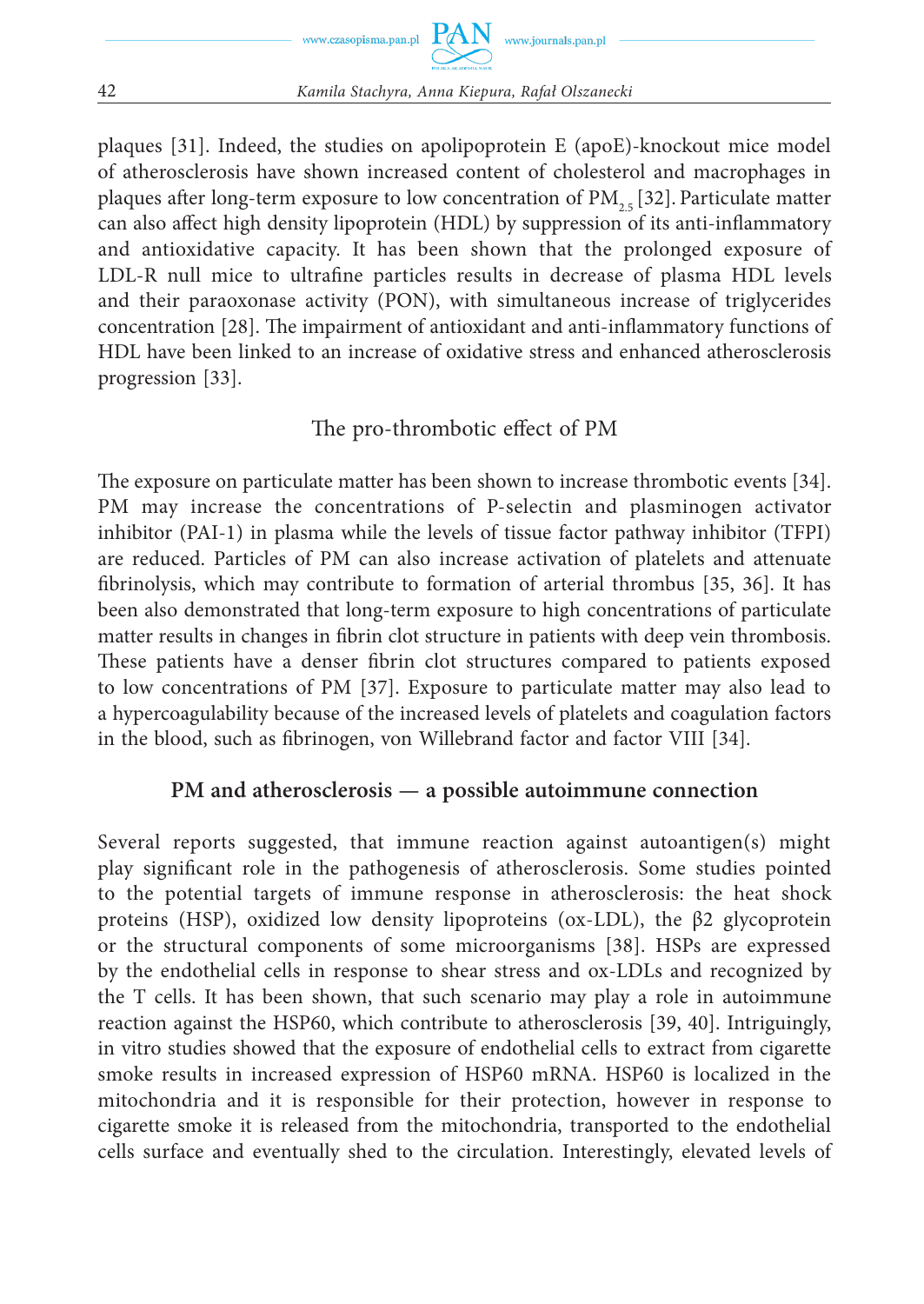



HSP60 in the serum have been reported in young healthy people exposed to passive smoking [39]. Few other mechanisms have been proposed to link atherogenesis, autoimmunity and air pollution. Pentraxin 3 (PTX3) plays an important role in the inflammatory and autoimmune diseases [41]. Recently, it was shown that inorganic part of PM in vitro induces release of long pentraxin 3 (PTX3) from THP-1 human leukemia monocytes and A549 human adenocarcinoma alveolar pneumocytes [42]. There are also some clues pointing to the disturbances in function of suppressor regulatory T cells  $(T_{\text{max}})$  upon exposure to common air pollutants [43]. Clearly, the involvement of autoimmune mechanisms in the pro-atherogenic action of particulate matter requires further extensive studies.

#### **Summary**

Many epidemiological studies and experimental data have shown that exposure to particulate matter is strongly associated with cardiovascular diseases. The proatherogenic activity of particulate matter strongly depends on its physicochemical properties and could be attributed to its pro-oxidative, pro-inflammatory and pro-thrombotic potential. Several lines of evidence point to the important role of autoimmunity in pro-atherogenic action of particulate matters, however exact mechanistic links between atherogenesis and biological actions of inorganic part of particulate matter are still unclear and require further extensive studies.

# **Acknowledgment**

This work was supported by grant from the Polish National Science Centre (Symfonia APARIC 2015/16/W/ST5/00005).

# **Conflict of interest**

None declared.

#### **References**

- 1. *Meo S.A., Suraya F.*: Effect of environmental air pollution on cardiovascular diseases. Eur Rev Med Pharmacol Sci. 2015; 19: 4890–4897.
- 2. *Mannucci P.M., Harari S., Martinelli I., Franchini M*.: Effects on health of air pollution: a narrative review. Intern Emerg Med. 2015; 10: 657–662.
- 3. *Landkocz Y., Ledoux F., André V., Cazier F., Genevray P., Dewaele D., Martin P.J., Lepers C., Verdin A., Courcot L., Boushina S., Sichel F., Gualtieri M., Shirali P., Courcot D., Billet S.*: Fine and ultrafine atmospheric particulate matter at a multi-influenced urban site: Physicochemical characterization, mutagenicity and cytotoxicity. Environ Pollut. 2017; 221: 130–140.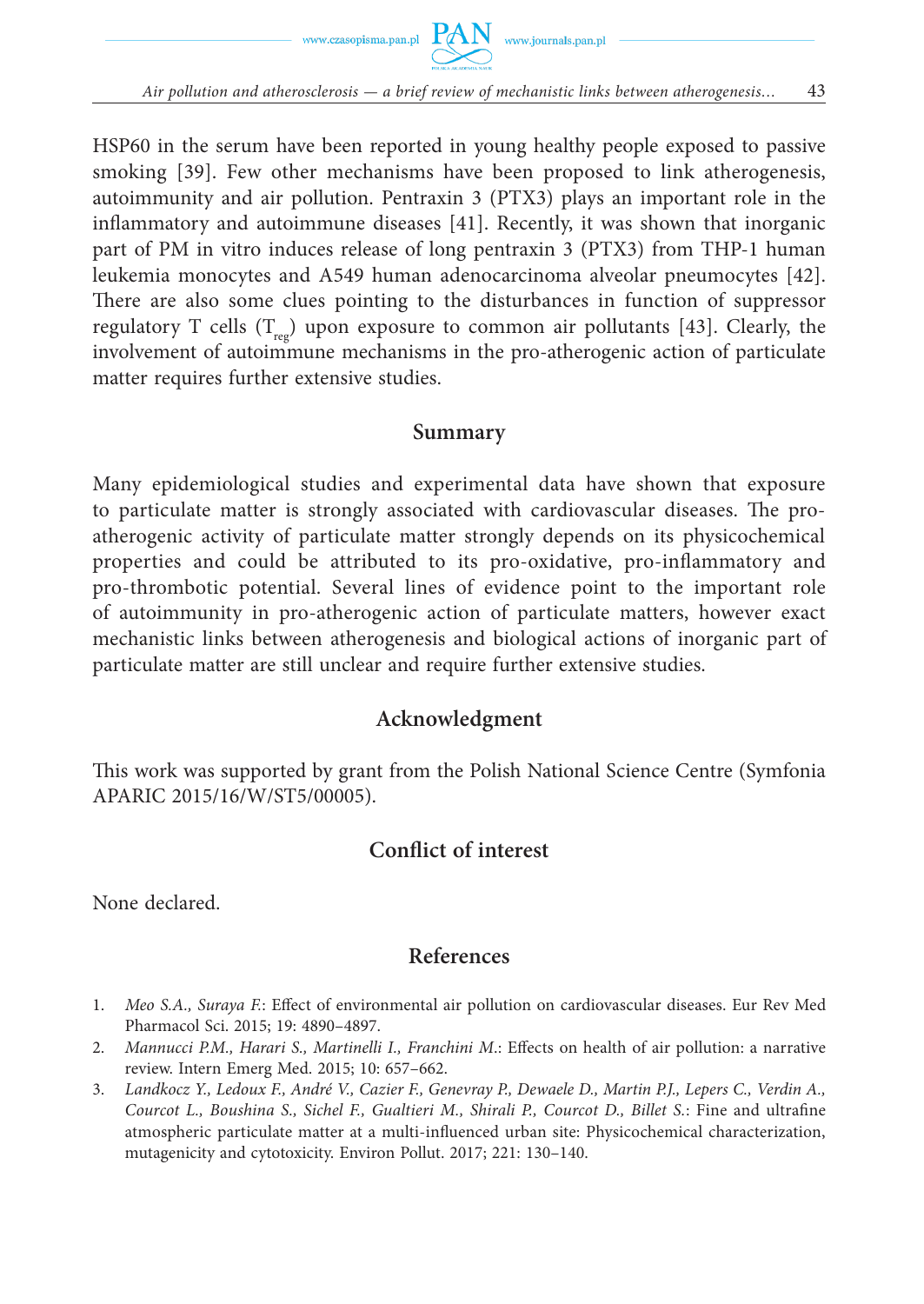- 4. *Meng X., Zhang Y., Yang K.-Q., Yang Y.-K., Zhou X.-L.*: Potential Harmful Effects of PM2.5 on Occurrence and Progression of Acute Coronary Syndrome: Epidemiology, Mechanisms, and Prevention Measures. Int J Environ Res Public Health. 2016; 13 (8).
- 5. *Fang G.-C., Xiao Y.-F., Zhuang Y.-J., Cho M.-H., Huang C.-Y., and Tsai K.-H.*: PM2.5 particulates and metallic elements (Ni, Cu, Zn, Cd and Pb) study in a mixed area of summer season in Shalu, Taiwan. Environ Geochem Health. 2017; 39 (4): 791–802.
- 6. *Pei Y., Jiang R., Zou Y., Wang Y., Zhang S., Wang G., Zhao J., Song W.*: Effects of Fine Particulate Matter (PM2.5) on Systemic Oxidative Stress and Cardiac Function in ApoE(-/-) Mice. Int J Environ Res Public Health. 2016; 13 (5).
- 7. *Wan Q., Cui X., Shao J., Zhou F., Jia Y., Sun X., Zhao X., Chen Y., Diao J., Zhang L.*: Beijing ambient particle exposure accelerates atherosclerosis in ApoE knockout mice by upregulating visfatin expression. Cell Stress Chaperones. 2014; 19: 715–724.
- 8. *Murray C.J., Lopez A.D.*: Global mortality, disability, and the contribution of risk factors: Global Burden of Disease Study. Lancet Lond Engl. 1997; 349: 1436–1442.
- 9. *Ross R.*: Atherosclerosisan inflammatory disease. N Engl J Med. 1999; 340: 115–126.
- 10. *Koleva D.I., Orbetzova M.M., Nikolova J.G., Deneva T.I.*: Pathophysiological Role of Adiponectin, Leptin and Asymmetric Dimethylarginine in the Process of Atherosclerosis. Folia Med. (Plovdiv). 2016; 58: 234–240.
- 11. *Nègre-Salvayre A., Augé N., Camaré C., Bacchetti T., Ferretti G., Salvayre R.*: Dual signaling evoked by oxidized LDLs in vascular cells. Free Radic Biol Med. 2017; 106: 118–133.
- 12. *Ferrari E., Lutgens E., Weber C., Gerdes N.*: Atherosclerosis: cell biology and lipoproteins focus on epigenetic modification and macrophage biology. Curr Opin Lipidol. 2017; 28: 220–221.
- 13. *Gisterå A., Hansson G.K.*: The immunology of atherosclerosis. Nat Rev Nephrol. 2017; 13: 368–380.
- 14. *Jawień J.*: New insights into immunological aspects of atherosclerosis. Pol Arch Med Wewn. 2008; 118: 127–131.
- 15. *Ding J.-W., Zheng X.-X., Zhou T., Tong X.-H., Luo C.-Y., Wang X.-A.*: HMGB1Modulates the Treg/ Th17 Ratio in Atherosclerotic Patients. J Atheroscler Thromb. 2016; 23: 737–745.
- 16. *Galkina E., Ley K.*: Immune and inflammatory mechanisms of atherosclerosis (\*). Annu Rev Immunol. 2009; 27: 165–197.
- 17. *Moon C.Y., Ku C.R., Cho Y.H., Lee E.J.*: Protocatechuic aldehyde inhibits migration and proliferation of vascular smooth muscle cells and intravascular thrombosis. Biochem Biophys Res Commun. 2012; 423: 116–121.
- 18. *Massberg S., Vogt F., Dickfeld T., Brand K., Page S., Gawaz M.*: Activated platelets trigger an inflammatory response and enhance migration of aortic smooth muscle cells. Thromb Res. 2003; 110: 187–194.
- 19. *Roszkowska M., Strzelecka-Kiliszek A., Magne D., Pikula S., Bessueille L.*: Membranes and pathophysiological mineralization. Postępy Biochem. 2016; 62: 511–517.
- 20. *Christophersen D.V., Jacobsen N.R., Jensen D.M., Kermanizadeh A., Sheykhzade M., Loft S., Vogel U., Wallin H., Møller P.*: Inflammation and Vascular Effects after Repeated Intratracheal Instillations of Carbon Black and Lipopolysaccharide. PloS One. 2016; 11: e0160731.
- 21. *Prueitt R.L., Cohen J.M., Goodman J.E.*: Evaluation of atherosclerosis as a potential mode of action for cardiovascular effects of particulate matter. Regul Toxicol Pharmacol RTP. 2015; 73: S1–15.
- 22. *Wang W., Deng Z., Feng Y., Liao F., Zhou F., Feng S., Wang X.*: PM2.5 induced apoptosis in endothelial cell through the activation of the p53-bax-caspase pathway. Chemosphere. 2017; 177: 135–143.
- 23. *Visentin M., Pagnoni A., Sarti E., Pietrogrande M.C.*: Urban PM2.5 oxidative potential: Importance of chemical species and comparison of two spectrophotometric cell-free assays. Environ Pollut (Barking Essex 1987). 2016; 219: 72–79.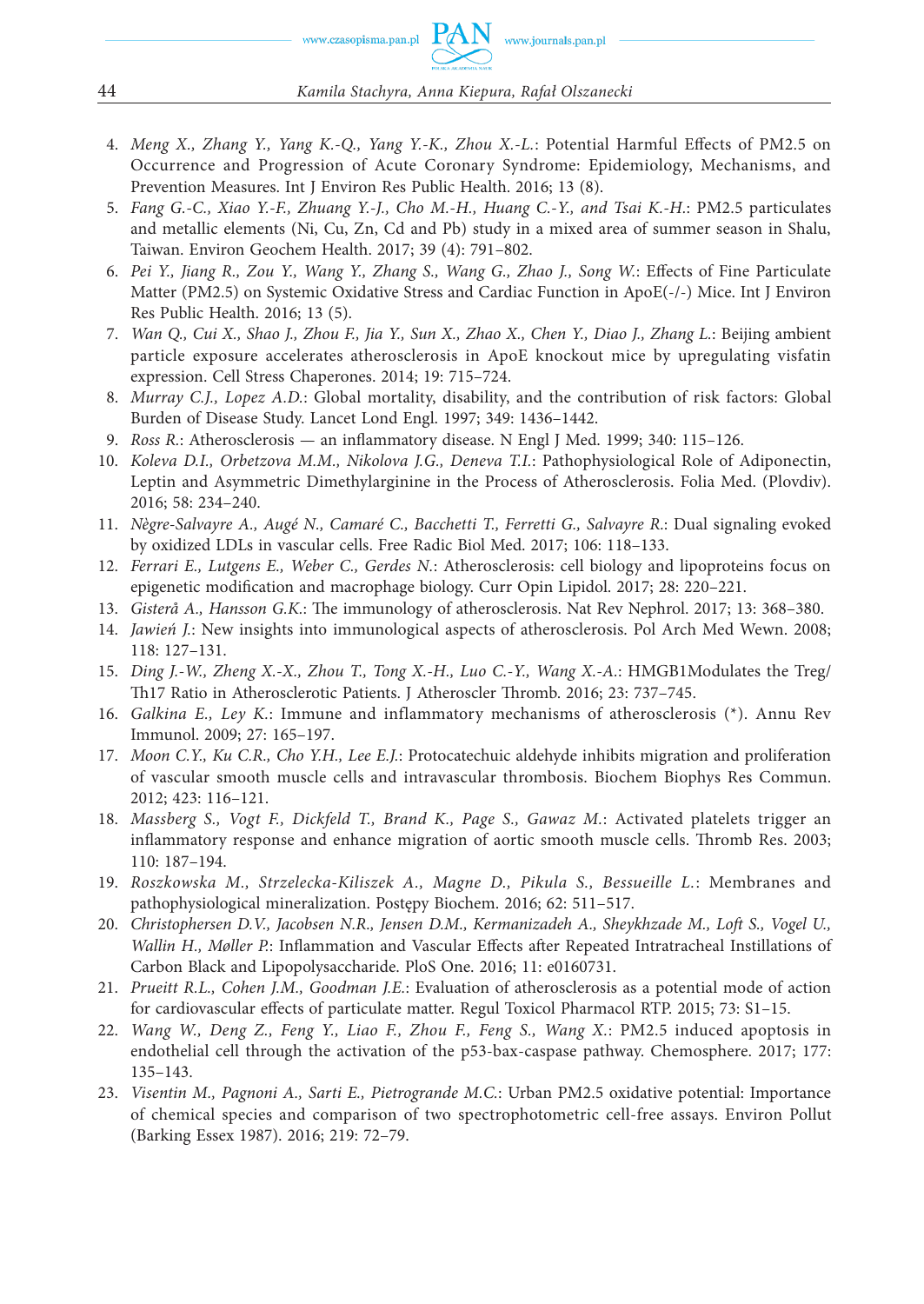- 24. *Bai Y., Sun Q.*: Fine particulate matter air pollution and atherosclerosis: Mechanistic insights. Biochim Biophys Acta. 2016; 1860: 2863–2868.
- 25. *Traboulsi H., Guerrina N., Iu M., Maysinger D., Ariya P., Baglole C.J.*: Inhaled Pollutants: The Molecular Scene behind Respiratory and Systemic Diseases Associated with Ultrafine Particulate Matter. Int J Mol Sci. 2017; 18 (2): 243.
- 26. *Brook R.D., Franklin B., Cascio W., Hong Y., Howard G., Lipsett M., Luepker R., Mittleman M., Samet J., Smith S.C., Tager I., and Expert Panel on Population and Prevention Science of the American Heart Association*: Air pollution and cardiovascular disease: a statement for healthcare professionals from the Expert Panel on Population and Prevention Science of the American Heart Association. Circulation. 2004; 109: 2655–2671.
- 27. *Du Y., Navab M., Shen M., Hill J., Pakbin P., Sioutas C., Hsiai T.K., Li R.*: Ambient ultrafine particles reduce endothelial nitric oxide production via S-glutathionylation of eNOS. Biochem Biophys Res Commun. 2013; 436: 462–466.
- 28. *Li R., Navab M., Pakbin P., Ning Z., Navab K., Hough G., Morgan T.E., Finch C.E., Araujo J.A., Fogelman A.M., Sioutas C., Hsiai T.*: Ambient ultrafine particles alter lipid metabolism and HDL anti-oxidant capacity in LDLR-null mice. J Lipid Res. 2013; 54: 1608–1615.
- 29. *van Eeden S.F., Tan W.C., Suwa T., Mukae H., Terashima T., Fujii T., Qui D., Vincent R., Hogg J.C.*: Cytokines involved in the systemic inflammatory response induced by exposure to particulate matter air pollutants (PM(10)). Am J Respir Crit Care Med. 2001; 164: 826–830.
- 30. *Brocato J., Sun H., Shamy M., Kluz T., Alghamdi M.A., Khoder M.I., Chen L.-C., Costa M.*: Particulate matter from Saudi Arabia induces genes involved in inflammation, metabolic syndrome and atherosclerosis. J Toxicol Environ Health A. 2014; 77: 751–766.
- 31. *Manzano-León N., Mas-Oliva J., Sevilla-Tapia L., Morales-Bárcenas R., Serrano J., O'Neill M.S., García-Cuellar C.M., Quintana R., Vázquez-López I., Osornio-Vargas A.R.*: Particulate matter promotes in vitro receptor-recognizable low-density lipoprotein oxidation and dysfunction of lipid receptors. J Biochem Mol Toxicol. 2013; 27: 69–76.
- 32. *Sun Q., Wang A., Jin X., Natanzon A., Duquaine D., Brook R.D., Aguinaldo J.-G.S., Fayad Z.A., Fuster V., Lippmann M., Chen L.C., Rajagopalan S.*: Long-term air pollution exposure and acceleration of atherosclerosis and vascular inflammation in an animal model. JAMA. 2005; 294: 3003–3010.
- 33. *Ramanathan G., Yin F., Speck M., Tseng C.-H., Brook J.R., Silverman F., Urch B., Brook R.D., Araujo J.A.*: Effects of urban fine particulate matter and ozone on HDL functionality. Part Fibre Toxicol. 2016; 13: 26.
- 34. *Franchini M., Guida A., Tufano A., Coppola A.*: Air pollution, vascular disease and thrombosis: linking clinical data and pathogenic mechanisms. J Thromb Haemost. 2012; 10, 2438–2451.
- 35. *Cozzi E., Wingard C.J., Cascio W.E., Devlin R.B., Miles J.J., Bofferding A.R., Lust R.M., Van Scott M.R., Henriksen R.A.*: Effect of ambient particulate matter exposure on hemostasis. Transl Res J Lab Clin Med. 2007; 149: 324–332.
- 36. *Tabor C.M., Shaw C.A., Robertson S., Miller M.R., Duffin R., Donaldson K., Newby D.E., Hadoke P.W.F.*: Platelet activation independent of pulmonary inflammation contributes to diesel exhaust particulate-induced promotion of arterial thrombosis. Part Fibre Toxicol. 2016; 13: 6.
- 37. *Pan X., Gong Y.Y., Martinelli I., Angelici L., Favero C., Bertazzi P.A., Mannucci P.M., Ariëns R.A.S., Routledge M.N.*: Fibrin clot structure is affected by levels of particulate air pollution exposure in patients with venous thrombosis. Environ Int. 2016; 92–93: 70–76.
- 38. *Blasi C.*: The autoimmune origin of atherosclerosis. Atherosclerosis. 2008; 201: 17–32.
- 39. *Kreutmayer S.B., Messner B., Knoflach M., Henderson B., Niederegger H., Böck G., Van der Zee R., Wick G., Bernhard D.*: Dynamics of heat shock protein 60 in endothelial cells exposed to cigarette smoke extract. J Mol Cell Cardiol. 2011; 51: 777–780.